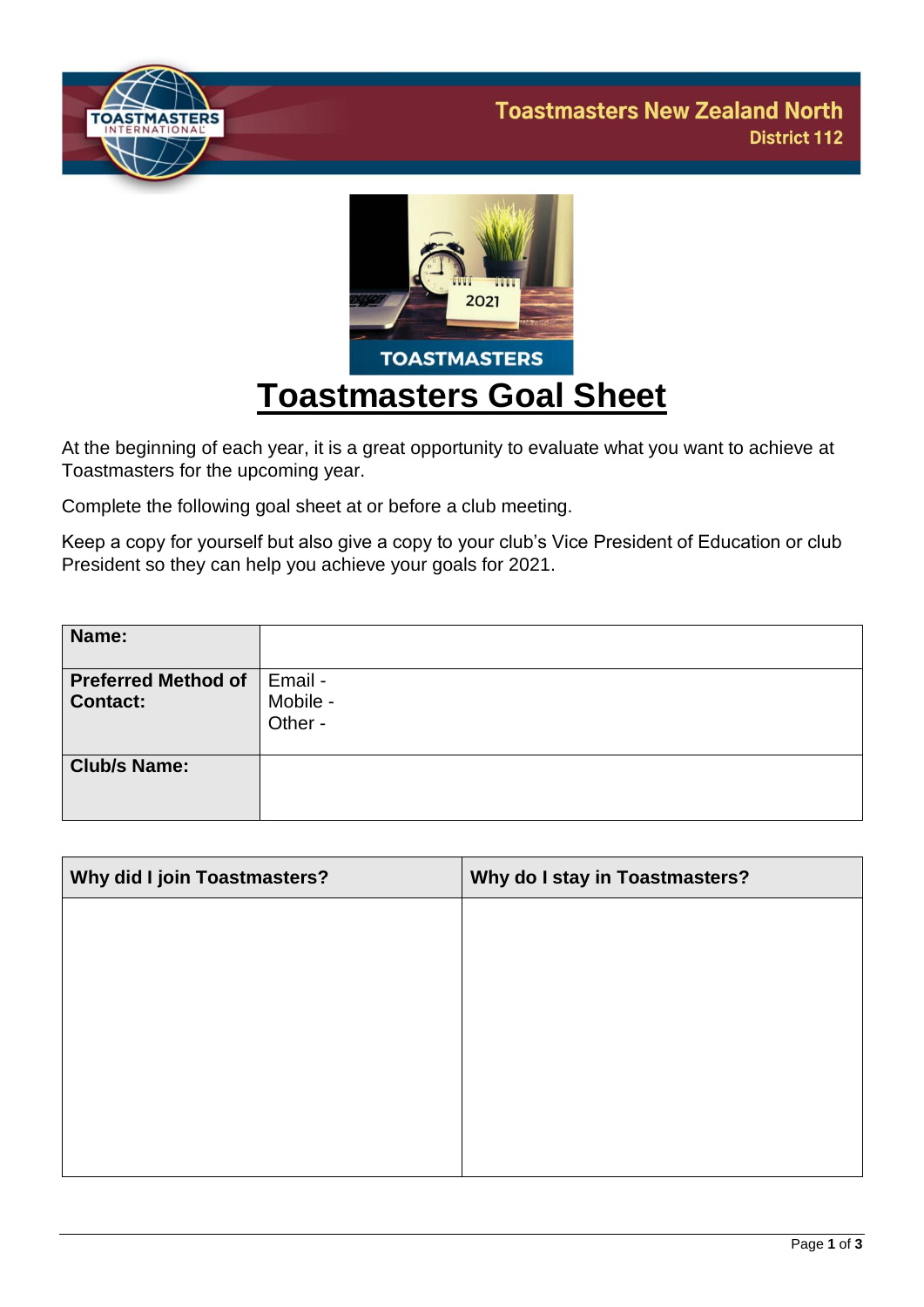

**My Pathway Project Details** – list below all your paths registered, number of projects per level completed in base camp and projects left to do. Then total the projects still to do.

|                       | <b>Mastering</b><br><b>Fundamentals</b><br>5 Projects |          | <b>Learning Your</b><br><b>Style</b><br>2 Projects<br>(mentoring) |          | <b>Increasing</b><br>Your<br><b>Knowledge</b><br>2 Projects +<br>TTM, TM & Ev |          | <b>Building</b><br><b>Skills</b><br>2 Projects |          | Demonstrating<br><b>Expertise</b><br>3 Projects |          |
|-----------------------|-------------------------------------------------------|----------|-------------------------------------------------------------------|----------|-------------------------------------------------------------------------------|----------|------------------------------------------------|----------|-------------------------------------------------|----------|
| Path                  | Level 1                                               |          | Level 2                                                           |          | Level 3                                                                       |          | Level 4                                        |          | Level 5                                         |          |
| Code                  | Done                                                  | To<br>Do | Done                                                              | To<br>Do | Done                                                                          | To<br>Do | Done                                           | To<br>Do | Done                                            | To<br>Do |
| 1.                    |                                                       |          |                                                                   |          |                                                                               |          |                                                |          |                                                 |          |
| 2.                    |                                                       |          |                                                                   |          |                                                                               |          |                                                |          |                                                 |          |
| 3.                    |                                                       |          |                                                                   |          |                                                                               |          |                                                |          |                                                 |          |
| 4.                    |                                                       |          |                                                                   |          |                                                                               |          |                                                |          |                                                 |          |
| 5.                    |                                                       |          |                                                                   |          |                                                                               |          |                                                |          |                                                 |          |
| <b>Total To</b><br>Do |                                                       |          |                                                                   |          |                                                                               |          |                                                |          |                                                 |          |

Pathway Projects Key: PM = Presentation Mastery, MS = Motivational Strategy, LD = Leadership Development, SR = Strategic Relationships, DL = Dynamic Leadership, VC = Visionary Communication, EH = Engaging Humour, TC = Team Collaboration, EC = Effective Coaching, IP = Innovative Planning, PI = Persuasive Influence

# **DTM (Distinguished Toastmaster) Award Tracking**

| <b>DTM Objectives</b>                               | Date Started | Date Completed |
|-----------------------------------------------------|--------------|----------------|
| Path One Completed                                  |              |                |
| Path Two Completed                                  |              |                |
| Club Officer Role - 12 months                       |              |                |
| District Officer – 12 months                        |              |                |
| Sponsor a new club OR                               |              |                |
| Run a Speechcraft Course or Youth Leadership        |              |                |
| Club Coach for an existing club (less 12 members)   |              |                |
| <b>OR</b> Mentor a New Club                         |              |                |
| DTM Capstone Project – lead a team to complete      |              |                |
| project that benefits the community or organisation |              |                |

## **My Pathway Project Goals**

| <b>How many levels?</b> | By when? | How many<br>speeches? | How many a<br>month? | <b>Which Club/s?</b> |
|-------------------------|----------|-----------------------|----------------------|----------------------|
|                         |          |                       |                      |                      |